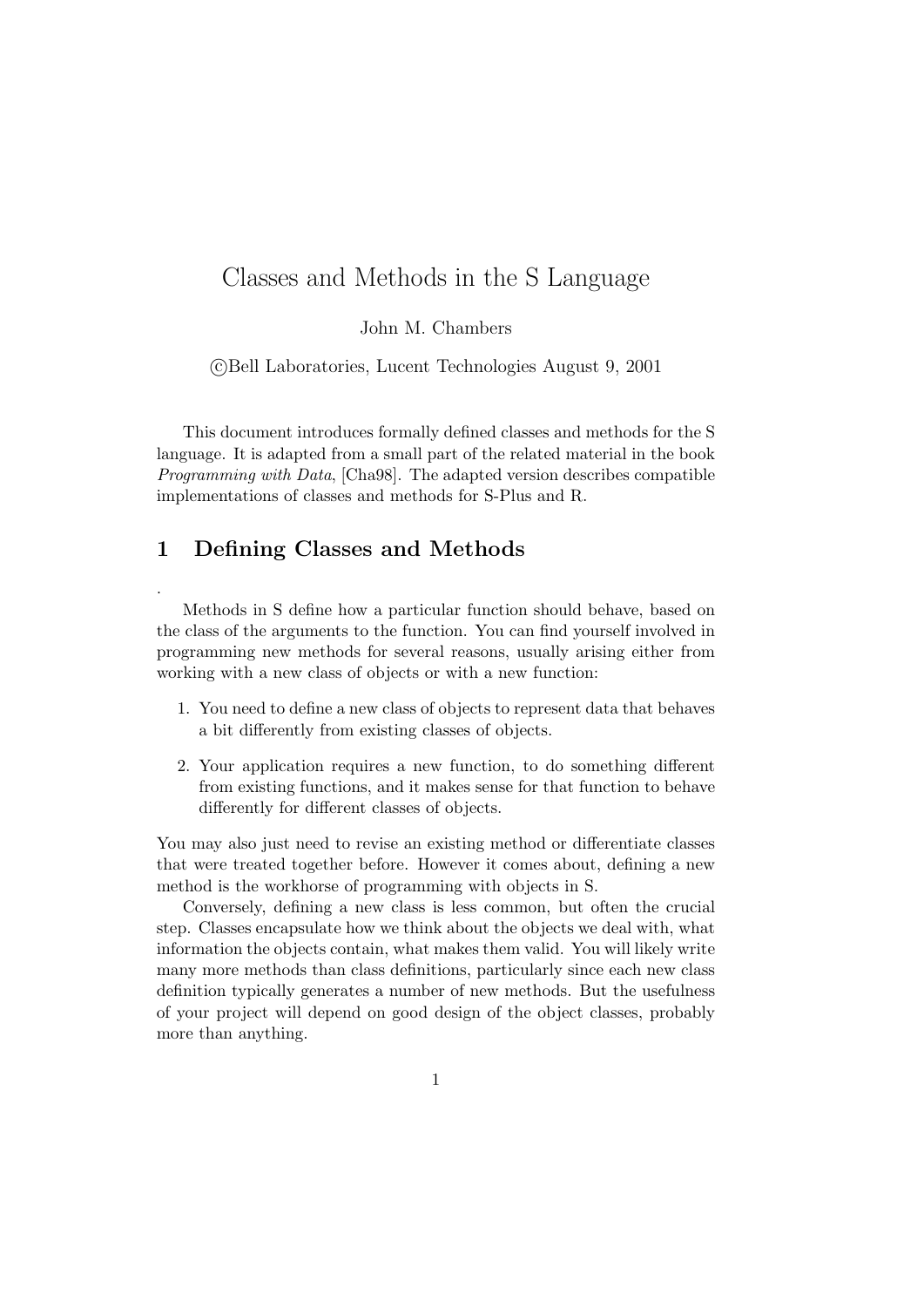To begin, though, we will discuss the simpler project of designing methods. Let's take on a project to write a function that returns a "one-line" description of an object. We could just type the name of the object, of course, and S would show us that object. Also, the function summary, supplied with S, is designed to summarize the essential information in an object, usually in a page or so. Our project takes summary one step further, with the goal of a one-liner.

We will name the function whatis and give it just one argument, the object we're interested in. One definition might be:

```
> whatis <- function(object) data.class(object)
> whatis(1:10); whatis(state.x91); whatis(whatis)
[1] "integer"
[1] "matrix"
[1] "function"
```
Okay, but not much of a programming contribution. What else might we want to know about the object? Something about how big it is, perhaps. We can use the S function length. So we might try, as a second attempt:

```
> whatis <- function(object) paste("An object of class",
+ data.class(object), "and length", length(object))
```
The S function paste pastes strings from all its arguments into single strings. Let's try this definition on a few objects:

```
> whatis(x1)
[1] "An object of class numeric and length 14"
> whatis(xm)
[1] "An object of class matrix and length 42"
> whatis(whatis)
[1] "An object of class function and length 2"
```
Well, better but not great. The idea of length is fine for numeric objects, and generally for the vector objects (see the references [Cha98], [BCW88]). But for a matrix we would like to know the number of rows and columns, and for a function it may not be clear what we would like, but certainly the length has no obvious relevance at all. Let's go back to the simpler definition, data.class(object), and think things over.

#### 1.1 Defining Methods

Around now we realize that the generic purpose of the function (in this case, to produce an informative one-line summary) needs to be implemented by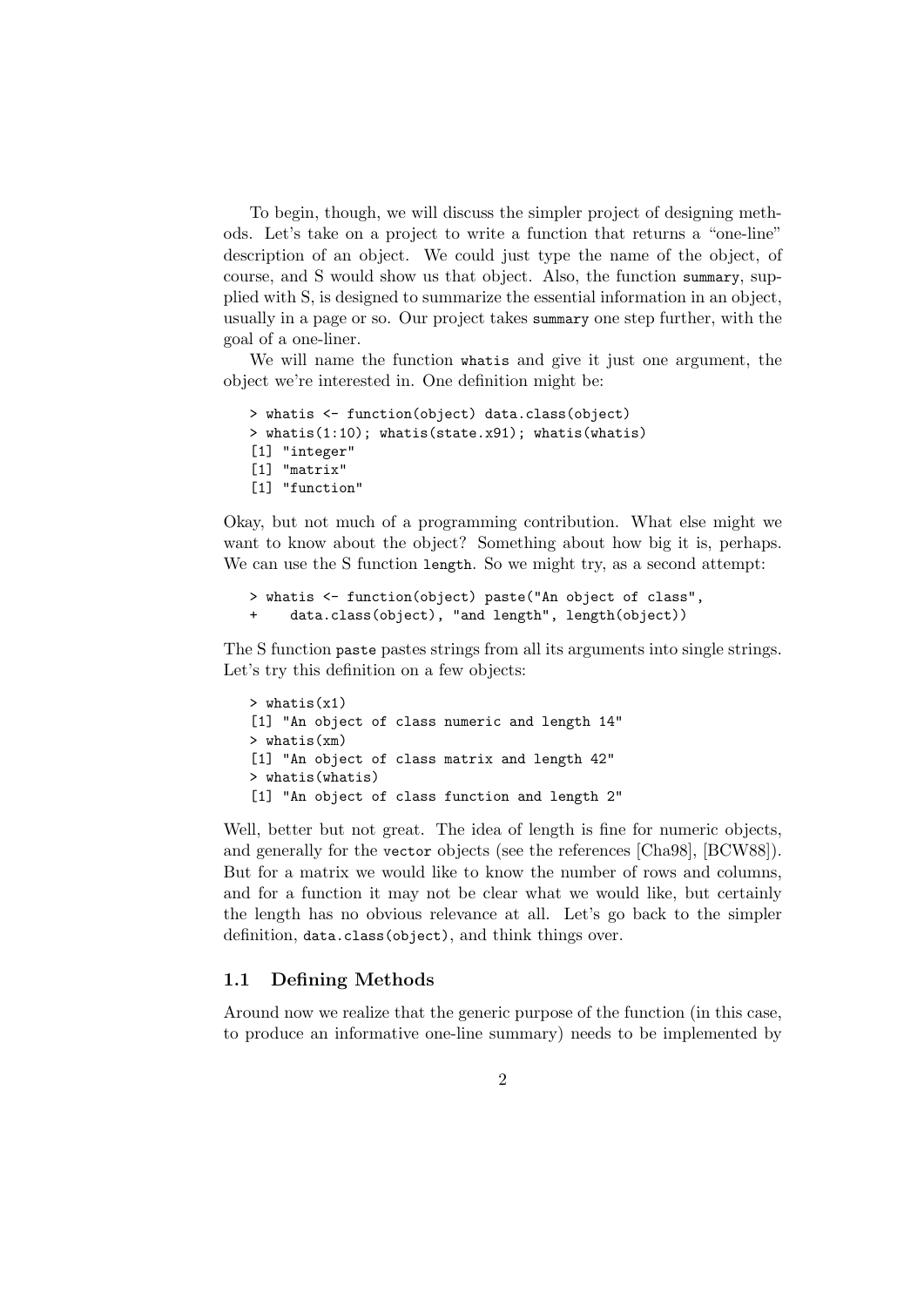different methods for different kinds of objects. The class/method mechanism in S provides exactly this facility. We will define methods for those classes of objects where we can see a useful, simple summary. The existing function still plays a role, now as the *default* method, to be used when none of the explicit methods applies. For this purpose we will want to return to a simple definition, say:

#### > whatis <- function(object) paste("An object of class", + data.class(object))

That's a definition that will, at least, work for all objects and not give back information that might be confusing for some objects.

For a definition of whatis for ordinary vectors of numbers, character strings, or other kinds of data, the length is quite reasonable. This is where virtual classes are so helpful ([Cha98]). We don't need to implement a method for every actual vector class, just one method for all vectors.

The method is defined by a call to the function setMethod:

```
setMethod("whatis",
  "vector",
  function(object)
    paste(data.class(object), "vector of length", length(object))
\lambda
```
We tell setMethod three things: what generic function is involved, what classes of arguments the method corresponds to, and what the definition of the method is. S uses the term signature for the second item: in general, it matches any of the arguments of the function to the name of a class. The definition of the method is a function; it must always have exactly the same arguments as the generic. This is the first method defined for whatis, so S just takes the ordinary function as defining the generic.

The vector method will do fine for those ordinary vectors, but for objects with more complicated classes, we can do more. Consider matrices, for example. We would like to know the number of rows and number of columns. What else should we include in a one-line summary? Well, matrices are examples of S structures: objects that take a vector and add some structure to it. So we might ask whether the relevant information about the underlying vector could be included. We decided before that the class and the length are useful descriptions of vectors, but in this case we don't need the length if we know the number of rows and columns. We can include the class of the vector, though, and this is useful since matrices can include any vector class as data. All that information can be wrapped up in the function: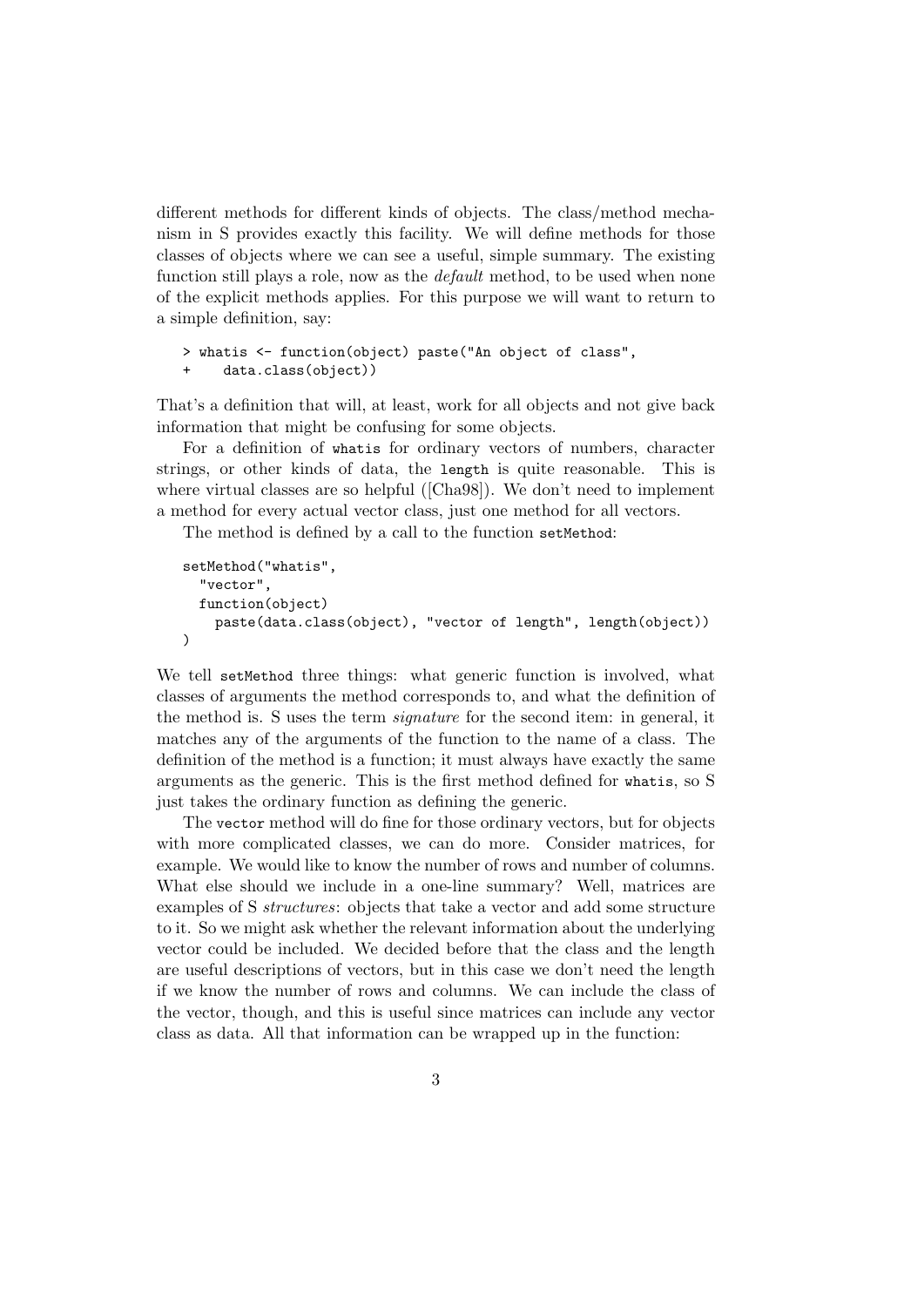```
whatIsMatrix <- function(object)
  paste(data.class(as(object, "vector")), "matrix with",
         nrow(object), "rows and", ncol(object), "columns")
```
In order to make this the matrix method for whatis, we call the function setMethod again.

```
setMethod("whatis", "matrix", whatIsMatrix)
```
We can call showMethods to see all the methods currently defined for a generic 1 .

```
> showMethods("whatis")
    Database object
[1,] "." "ANY"
[2,] "." "matrix"
[3,] "." "vector"
```
Three methods are defined, all on the working database (which happened to appear as "." in the search list of databases). The method corresponding to class ANY is the one used if none of the other methods matches the class of object; in other words, the default method.

At this point, there are some observations worth noting.

- We did not define the default method. Because there was an existing definition for the function, S assumed that definition should continue to be used when no explicit method applied.
- The call to setMethod clearly had some side effect, since the new method definition persisted. For nearly all applications, you don't want to worry about exactly *what* side effect; to be safe, just use tools such as setMethod, dumpMethod and source to set, dump, and redefine the methods.
- We remarked on the usefulness of virtual classes, not only vector, but also structure. There are a number of virtual classes in S, and you can define more; see section [Cha98, Section 7.1] for a discussion.
- In the matrix method, we created a special function, whatIsMatrix. That is usually a good idea, so we can test the function before explicitly making it a method. There are two ways to use the function: making its current definition the method, as we did here, or writing the method

<sup>&</sup>lt;sup>1</sup>Note on  $R/S$ -PlusCompatibility: The appearance of the output is shown for S-Plus, and will differ somewhat in R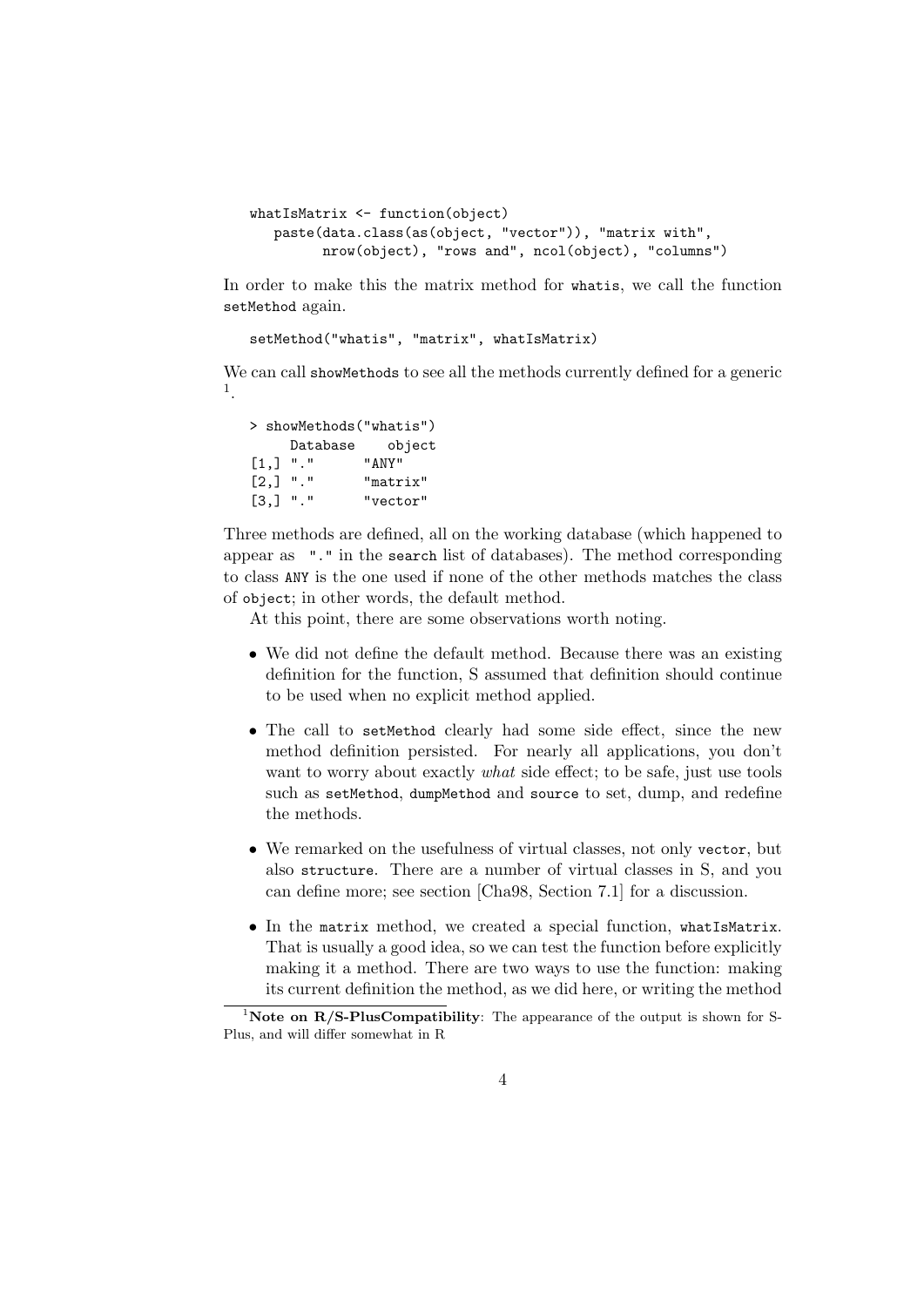as a call to the special function. Either way is fine, but in the first case redefining whatIsMatrix will *not* change the method, because it was the value, the object, that was passed to setMethod.

If you want to edit the definition of a particular method, the function dumpMethod will write it out to a file. In fact, dumpMethod works even if no method has been explicitly defined for this class. For this reason, it's the best general way to start editing a new method:

```
> dumpMethod("whatis", "numeric")
Method specification written to file "whatis.numeric.S"
```
I asked for the method for class numeric; there is no explicit method, but since class numeric extends class vector, that method was written out. The file name chosen combines the name of the generic and the signature of the method we're looking at. The file "whatis.numeric.S" contains:

```
setMethod("whatis", "numeric",
function(object)
paste(data.class(object), "vector of length", length(object))
)
```
The setMethod call, when evaluated, will define the new method, but currently just contains the method for class "vector". After we edit the file,

```
source("whatis.numeric.S")
```
will define the method. As an exercise, you might try writing a method for numeric objects: perhaps in addition to length, the min and max might be interesting.

Let's look at a few calls to what is with the methods defined so far.

```
> whatis(1:10)[1] "integer vector of length 10"
> whatis(x1)
[1] "numeric vector of length 14"
> whatis(x1 > 0)
[1] "logical vector of length 14"
> whatis(letters)
[1] "character vector of length 26"
> whatis(xm)
[1] "numeric matrix with 14 rows and 3 columns"
> whatis(paste)
[1] "An object of class function"
```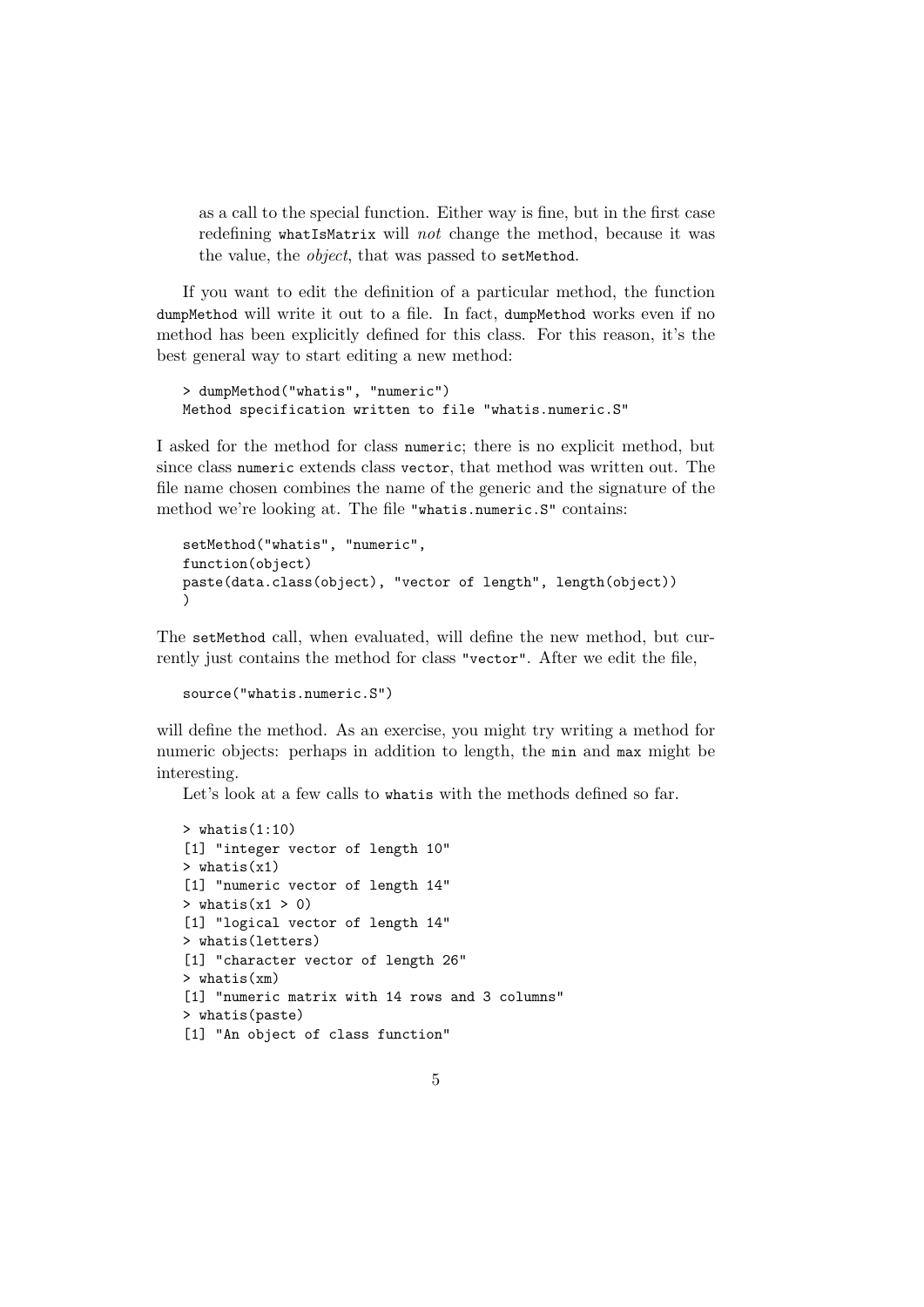The case of a function object still falls through to the default method, because a function object is not a vector. There is nothing particularly difficult in dealing with functions as objects, but you will need to find some tools to help. If you'd like to try writing a whatis method for function objects, see [Cha98, page 79] for some utilities that work in both S-Plus and R (with the SMethods package).

#### 1.2 Defining a New Class

Designing a class is an extremely important step in programming with data, allowing you to mold S objects to conform to your application's needs. The key step is to decide what information your class should contain. What does the data mean and how are we likely to use it? There are often different ways to organize the same information; no single choice may be unequivocally right, but some time pondering the consequences of the choices will be well invested.

The mechanism for creating classes is fairly simple: you call one function, setClass, to define the new class, and then write some associated functions and methods to make the class useful. For many new classes, this includes some or all of the following:

- 1. software to create objects from the class, such as generating functions or methods to read objects from external files;
- 2. perhaps a method to validate an object from the class;
- 3. methods to show (print and/or plot), or to summarize the objects for users;
- 4. data manipulation methods, especially methods to extract and replace subsets;
- 5. methods for numeric calculations (arithmetic and other operators, math functions) that reflect the character of the objects.

We will sketch a few of those here, using a relatively simple, but practical, example. In [Cha98, Section 1.7], a more extended example is given.

Suppose we are tracking a variable of interest along some axis, perhaps by a measuring device that records a value  $y_1$  at a position  $x_1$ , a value  $y_2$  at  $x_2$ , and so on. The vector  $y$  is the fundamental data, but we need sometimes to remember the positions,  $x$ , as well. This example was developed by my colleague Scott Vander Wiel for an application with  $x$  being distance along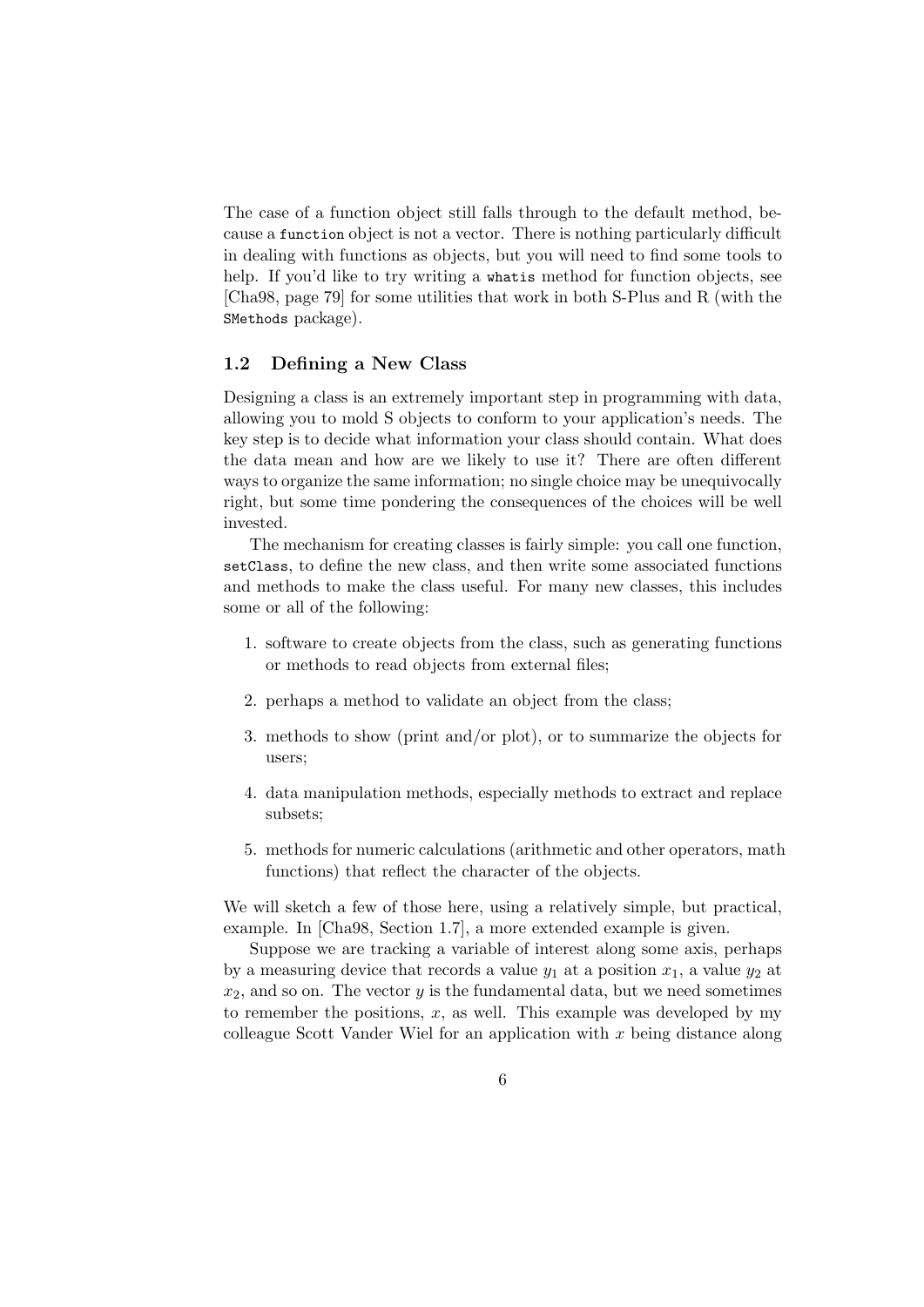a length of fiber optic cable, and  $y$  some measurement of the cable at that position. Clearly, though, the concept is a very general one.

How do we want to think of such data? Basically, we want to operate on the measurements, but always carry along the relevant positions and use them when this makes sense; for example, when plotting. What is the natural way to implement this concept? We could represent the data as a matrix, with two columns. This leaves the user, however, to remember when to work with one or the other column, or both. We could represent the data as a list with two components, but this has a similar problem.

S provides a class definition mechanism for such situations. We can decide what information the class needs, and then define methods for functions to make the class objects behave as users would expect. Users of the methods can for most purposes forget about how the class is implemented and just work with the concept of the data.

Classes can be defined in terms of named slots containing the relevant information. In this case, the choice of slots is pretty obvious: positions and measurements, or x and y. The S function setClass records the definition of a class. Its first two arguments are the name of the class and a representation for it—pairs of slot names and the class of the corresponding slot. The function representation constructs this argument. Let's call the new class track, reflecting the concept of tracking the measurement at various positions.

```
setClass("track", representation(x = "numeric", y = "numeric"))
```
S now knows the representation of the class and can do some elementary computations to create and print objects from the class. The operator "@" or the function "slot" can be used to extract or set the slots of an object from the class. The operator takes an object as its left operand and a quoted or unquoted string, naming the slot, as its right operand. The slot name here is *unevaluated*; that is,  $t1@x$  looks for a slot named "x", rather than evaluating an object named x. If you do need to compute the name of the slot, that's how the function slot works; its first argument is the object and its second argument is the string specifying the slot, with both arguments evaluated in the ordinary S way. When working with slots, though, you more often will know the name explicitly, since it's part of the definition of the class.

To create a track object from positions pos1 and responses resp1:

 $>$  tr1  $\le$  new ("track",  $x = pos1$ ,  $y = resp1$ )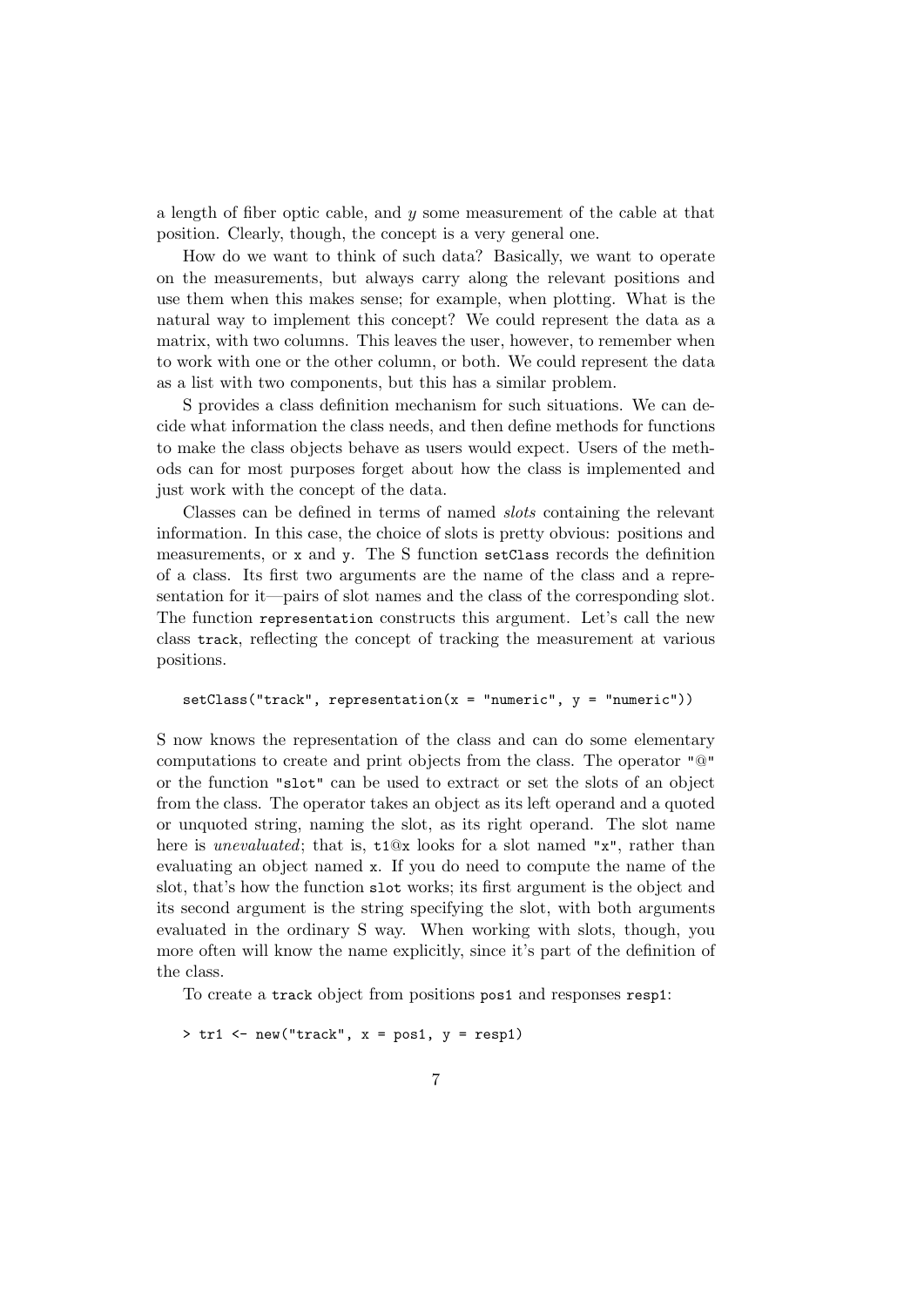The function new returns a new object from any non-virtual class. Its first argument is the name of the class, all other arguments are optional and if they are provided, S tries to interpret them as supplying the data for the new object. In particular, as we did here, the call to new can supply data for the slots, using the slot names as argument names.

Since S knows the representation of the class, an object can be shown using the known names and classes of the slots. The default method for show will do this:

> tr1 An object of class "track" Slot "x": [1] 156 182 211 212 218 220 246 247 251 252 254 258 261 263 Slot "y": [1] 348 325 333 345 325 334 334 332 347 335 340 337 323 327

It's also possible to convert objects into the new class by a call to as. For example, a named list, xy, with elements x and y could be made into a track object by as(xy, "track").

Most classes will come with generating functions to create objects more conveniently than by calling new. S imposes no restrictions on these functions, but for convenience they tend to have the same name as the class. Their arguments can be anything. For track objects, a simple generator would look much like what we did directly:

```
track <-
# an object representing measurements 'y', tracked at positions 'x'.
function(x, y){
  x \leftarrow as(x, "numeric")y \leftarrow as(y, "numeric")if(length(x) != length(y))stop("x, y should have equal length")
  new("track", x = x, y = y)
}
```
From a user's perspective, a major advantage of a generating function is that the call is independent of the details of the representation.

> tr1 <- track(pos1, resp1)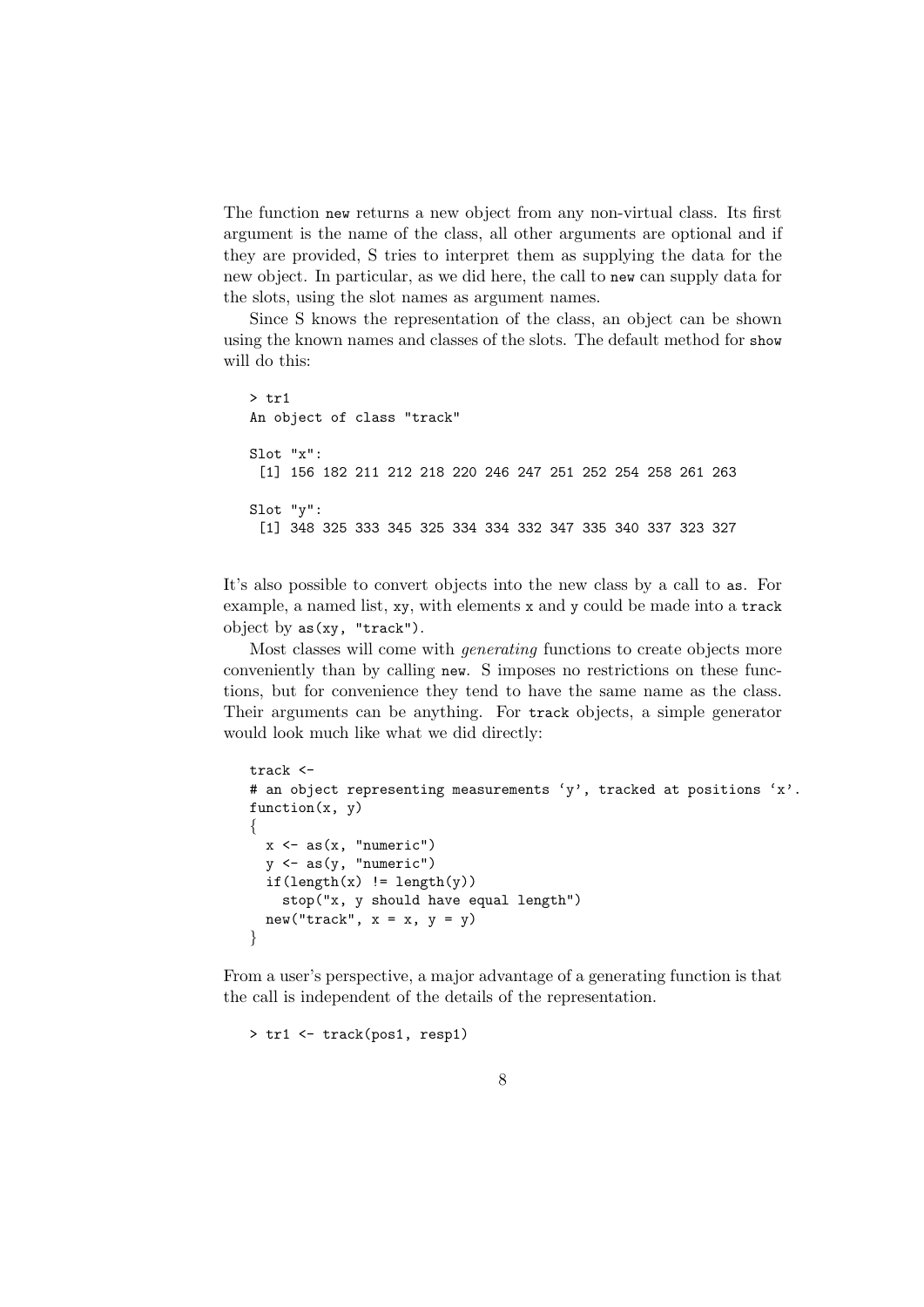For some classes, we also want to be able to read the objects simply from text files, using the scan function (see [Cha98, Section 1.7] for examples). For now we'll assume that track objects are just generated from positions and measurements that are already available.

Once we can create objects from the class conveniently, we want to look at them. A method for the function show will be called when S automatically displays the result of a computation.<sup>2</sup> This function takes only one argument, object, the object to be displayed. The display can be either printed (the usual choice), or plotted. Two other functions, print and plot, can also have methods defined for these two cases. These functions have a more general form, but the method for a new class of objects is usually called with just one argument. The function summary is expected to produce a short description, ideally to fit on a single page regardless of the size of the object.

Methods for show should display the objects so that all the essential information is visible in a simple, intuitive way. Easier said than done, in many cases! For track objects, we want to associate corresponding values from the x and y slots. It should be clear to users which is which, but we also want to remind them that this is a special class, and not a list or a matrix. You might want to stop reading at this point and think about or sketch out some possibilities.

At any rate, here is one line of thinking. A fairly nice way to pair the values is to make up a matrix with two rows or columns for the x, y values. But a two-column matrix will waste all sorts of space printing, so it better be a two-row matrix. We can get that by using the S function rbind, which pastes its arguments together as rows of a matrix. Let's try it:

> xy <- rbind(tr1@x, tr1@y) > xy  $[0,1]$   $[0,2]$   $[0,3]$   $[0,4]$   $[0,5]$   $[0,6]$   $[0,7]$   $[0,8]$   $[0,9]$ [1,] 156 182 211 212 218 220 246 247 251 [2,] 348 325 333 345 325 334 334 332 347 [,10] [,11] [,12] [,13] [,14] [1,] 252 254 258 261 263 [2,] 335 340 337 323 327

Not too bad, but we need to distinguish the rows by providing row names:

<sup>&</sup>lt;sup>2</sup>Note on R/S-PlusCompatibility: At the time this is written, R does not recognize formal methods when automatically printing objects. You can get somewhat the same effect by defining objects with the name print.Class where Class is the class of the object. Meanwhile, imagine all the automatic printing in the examples replaced by, e.g., show(xy).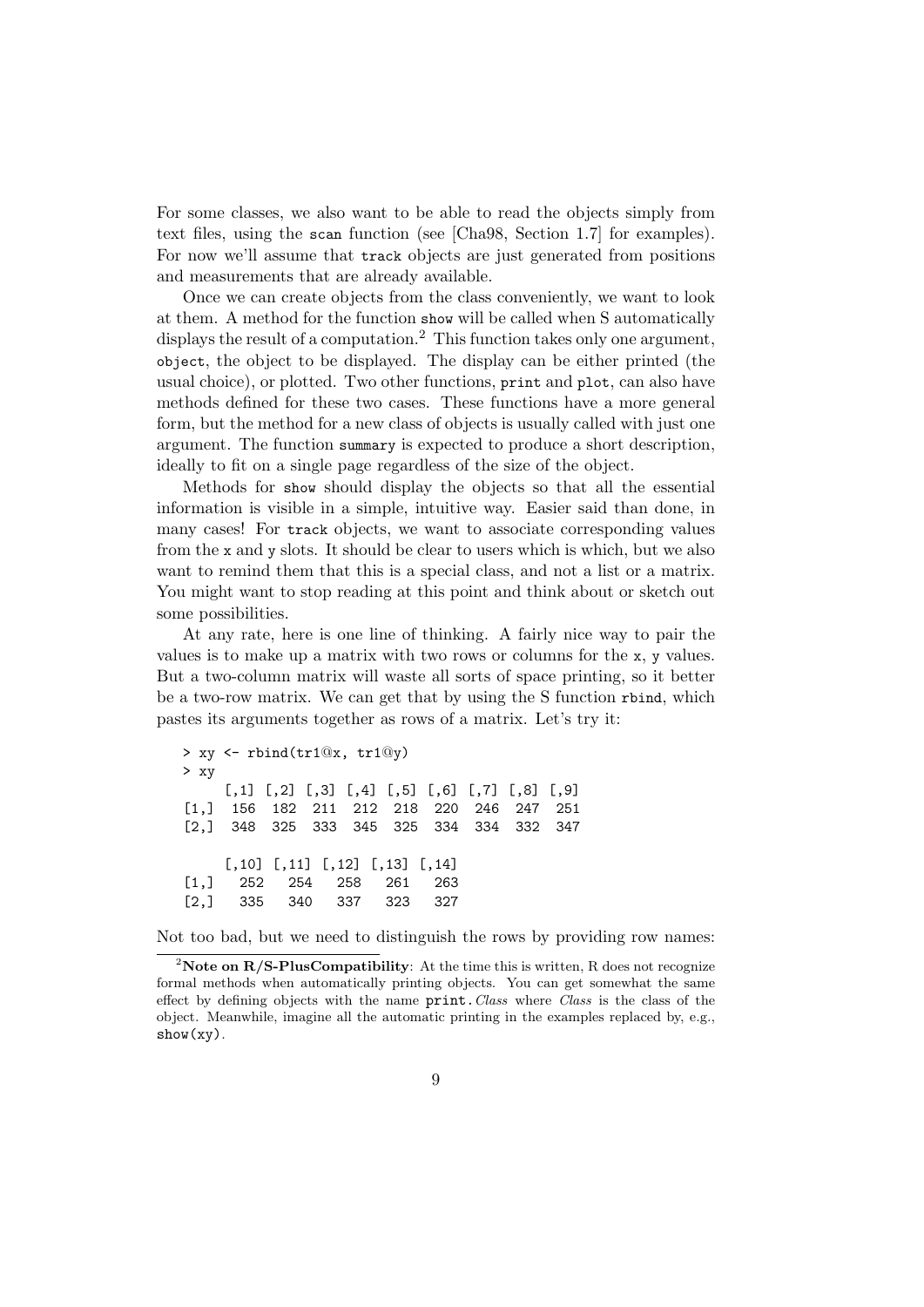"x" and "y" should be good enough. The column names are not too nice either, because they make readers think that a track really is a matrix, and when we get on to thinking about other methods, that is not the way we want to think of track objects. We could put in empty column labels, but it might be better to be reminded of how many points there are in the object, so let's use 1, 2, ... The row and column names of the matrix are set by replacing the dimnames (see the online documentation ?dimnames).

```
> dimnames(xy) <- list(c("x", "y"),
+ 1:ncol(xy))
> xy
   1 2 3 4 5 6 7 8 9 10 11 12 13
x 156 182 211 212 218 220 246 247 251 252 254 258 261
y 348 325 333 345 325 334 334 332 347 335 340 337 323
  14
x 263
y 327
```
Good enough for now. We now package up the method as a function, and supply it to setMethod. The best way to do this, as usual, is to call dumpMethod:

```
> dumpMethod("show", "track")
Method specification written to file "show.track.S"
```
Whether or not a method has been defined explicitly, this will write out the current method, maybe the default method. Then we can edit the definition in the file to be what we want, in this case:

```
setMethod("show", "track",
 function(object) {
   xy <- rbind(object@x,
    object@y)
   dimnames(xy) <- list(c("x", "y"),
         1:ncol(xy)show(xy)
 })
```
Once we source in this file, the new method is defined.

```
> source("show.track.S")
> tr1
   1 2 3 4 5 6 7 8 9 10 11 12 13
x 156 182 211 212 218 220 246 247 251 252 254 258 261
```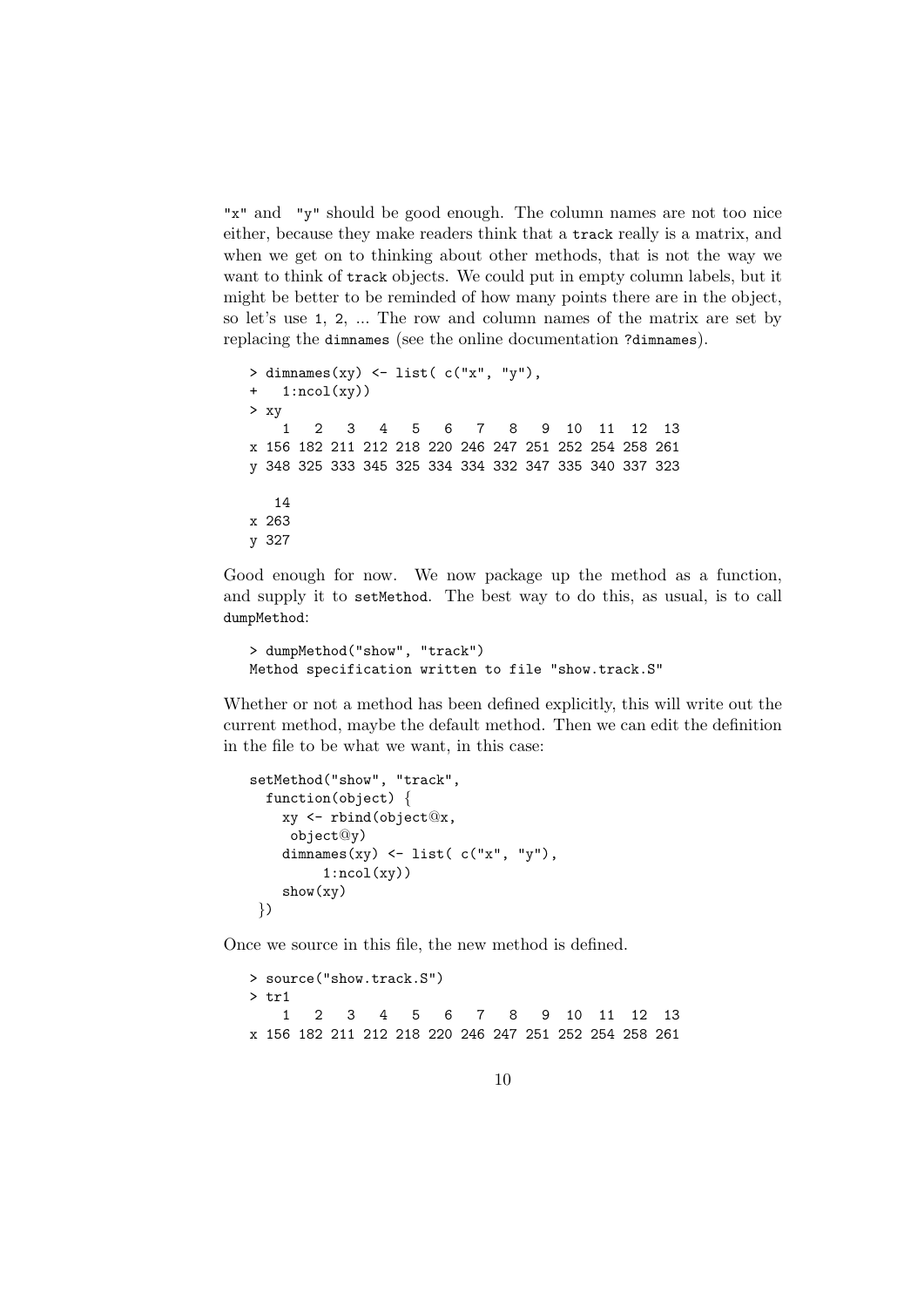y 348 325 333 345 325 334 334 332 347 335 340 337 323 14 x 263 y 327

The style of this method is typical of many: we construct a new kind of object, and then apply the original generic function to this object. This allows us to reuse the existing method (in this case, for printing matrices), without having to worry about the details of that method. Use this technique liberally, it often provides the most elegant implementation of methods. Just be sure that when you recall the generic function you are getting a different method: otherwise an infinite loop will result. (S catches such loops fairly cleanly, but they still can be confusing to debug.)

For many classes, plotting the objects is as important as printing them. For track objects, this is certainly true. The first question is how to plot the objects by themselves: a method to interpret expressions such as  $plot(tr1)$ . A natural plot is just a scatter plot with the positions on the  $x$  axis and the measurements on the  $y$  axis. Obviously, this was partly what suggested the names of the slots in the first place. The second question is how to plot tracks against other objects: in this case we would usually just take the y measurements to define the object, and ignore the x values.<sup>3</sup>

The function plot has arguments x and y, plus other arguments for supplying various parameters.

```
> args(plot)
plot(x, y, \ldots)
```
For plot, we want to provide methods that depend on both the x and y arguments. The method is set the same way as before, but now we give as the second argument to setMethod a signature with two arguments specified. For example, if we want to plot a track object on its own, the y argument to plot is missing. This is a perfectly legitimate class to specify.

```
setMethod("plot",
   signature(x = "track", y = "missing"),function(x, y, ...) whatever ...
)
```
 $3$ Note on R/S-PlusCompatibility: In R, the current definition of plot has only x as an argument, so the examples here that use both arguments can not be applied. You can either re-define plot to have two arguments or follow the style shown with a different function: see the online documentation for setMethod for some examples in this style.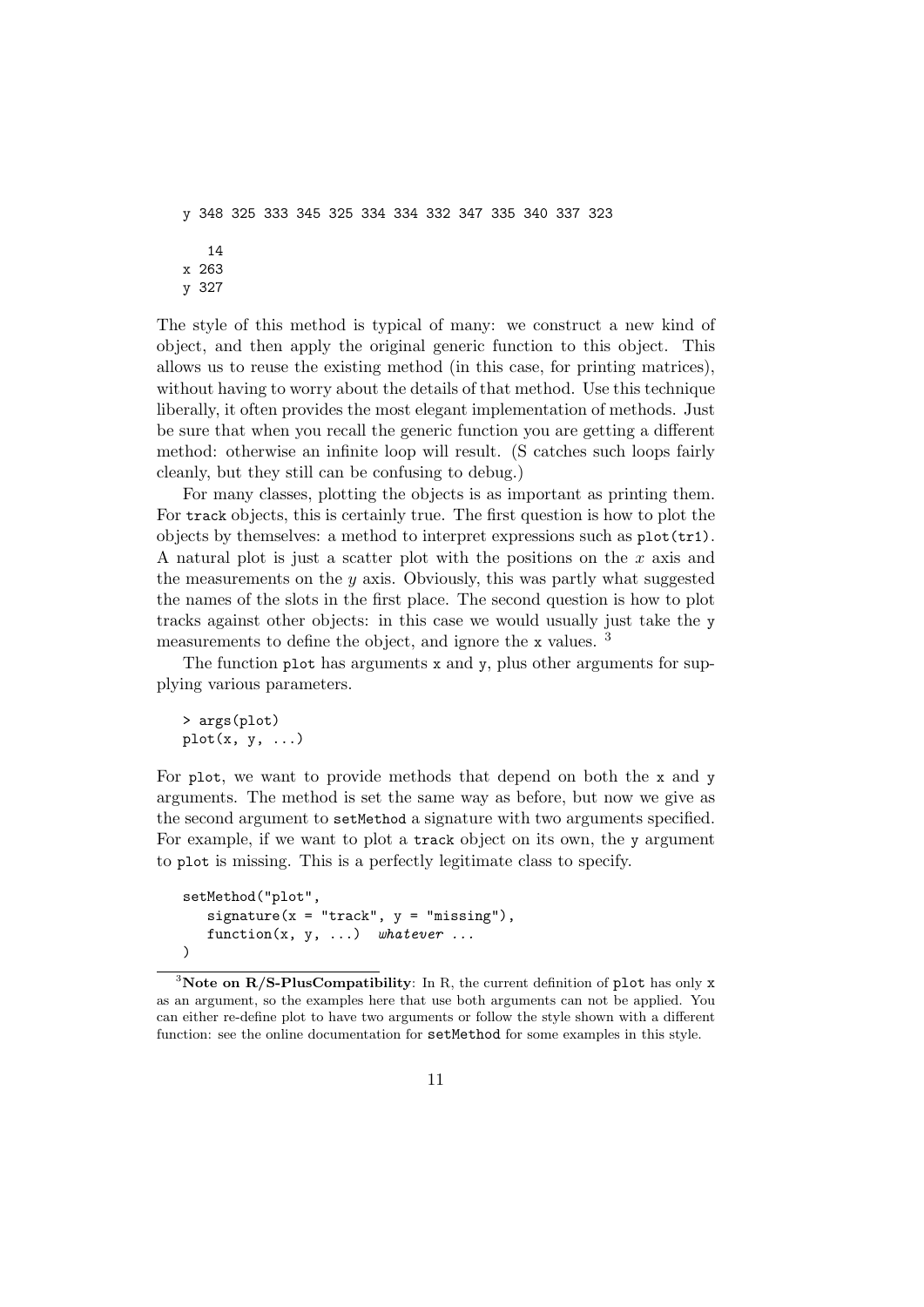There remains the definition of the method. Let's take a simple approach and just call plot again, with the two slots as arguments:  $plot(x@x, x@y)$ . To establish the corresponding method:

```
setMethod("plot",
   signature(x = "track", y = "missing"),function(x, y, ...) plot(x@x, x@y)
)
```
As it happens, the same result is obtained from converting the object to its "unclassed" form:  $unclass(tr1)$  is a named list with elements x and y, and a plot method for such objects produces the same scatter plot. Either way, the only major drawback is that the labels for the plot are not very nice. From looking at the documentation of plot, we see that arguments xlab and ylab supply labels. We can edit the method by calling dumpMethod, for example, and editing the resulting file to supply labels:

```
setMethod("plot",
   signature(x = "track", y = "missing"),function(x, y, ...)plot(unclass(x), xlab = "Position",ylab = "Value", ...))
```
Evaluating this task redefines the method with fairly reasonable labels.

So how about plotting track objects against other objects? Here we want to specify the x argument, but not the y at all, if the track object is to be on the  $x$  axis. We can just omit the y argument from the signature. The method is simple again (aside from labels):

```
setMethod("plot",
   signature(x = "track").function(x, y, ...) plot(x@y, y, ...)\lambda
```
Similarly, if the track is on the  $y$  axis:

```
setMethod("plot",
  signature(y = "track"),
   function(x, y, ...) plot(x, y@y, ...))
```
(We have to be careful to keep the two uses of the names x and y clear here for the slots in the object and for the arguments and axes in the plot.) With